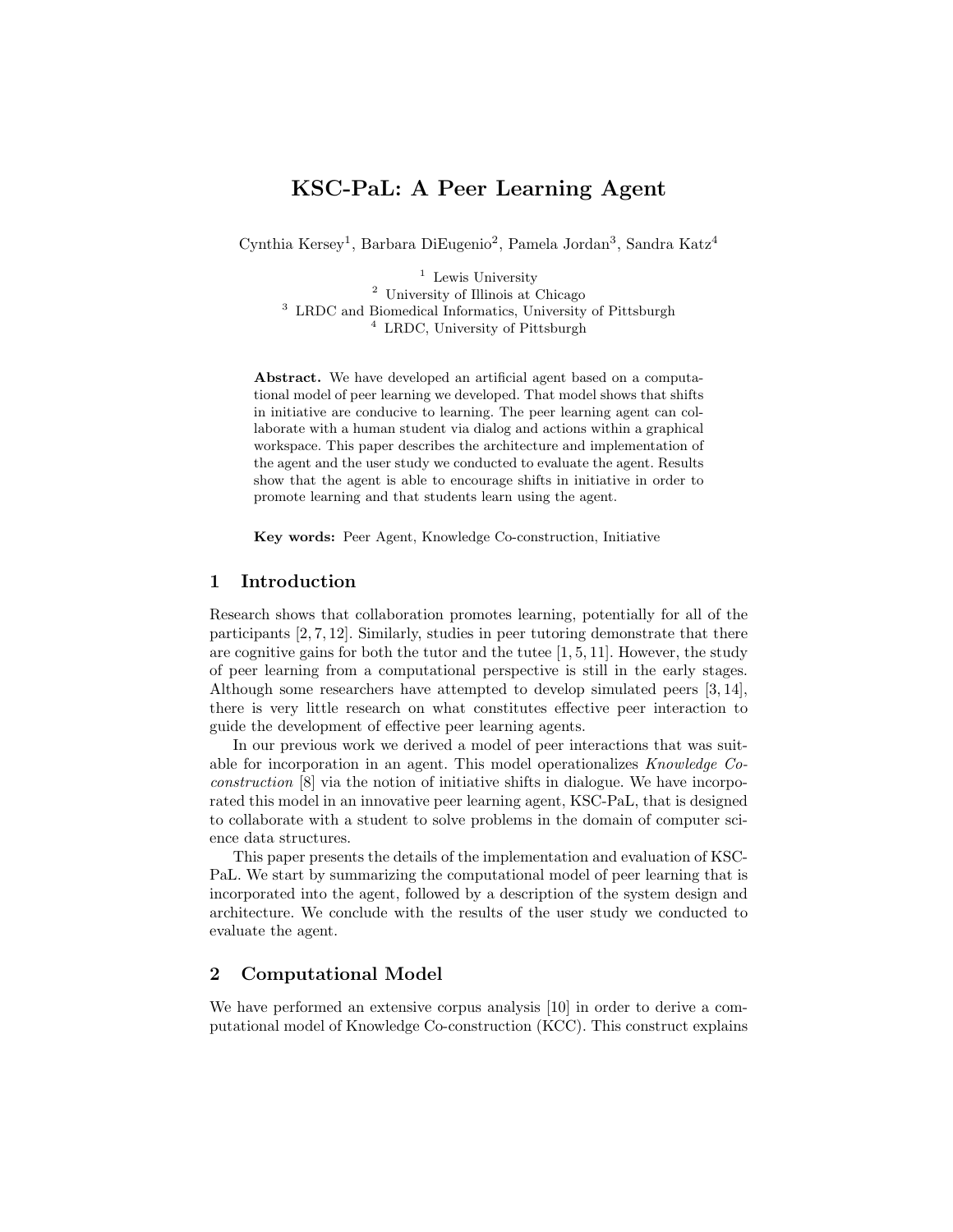the effectiveness of peer learning by postulating that learning is enhanced when students work together to construct knowledge. An earlier study by Hausmann et al. [8] had extended the analysis of KCC by incorporating relations, such as elaborate and criticize, within KCC episodes. However, our analysis found that these relations were not only difficult to identify but did not correlate with learning in our corpus. Hence, we looked for simpler but principled correlates of KCC. We found those in the linguistically motivated notion of initiative shifts in dialogue. Our analysis found a strong relationship between initiative shifts and KCC episodes. A paired t-test showed that there were significantly more initiative shifts in the annotated KCC episodes compared with the rest of the dialogue ( $t(57) = 3.32$ ,  $p = 0.0016$ ). The moderate effect difference between the two groups (effect size  $= 0.49$ ) shows that there is a meaningful increase in the number of initiative shifts in KCC episodes compared with problem solving activity outside of the KCC episodes. Additionally, we found moderate correlations of learning with both KCC ( $R^2 = 0.14$ ,  $p = 0.02$ ) and with initiative shifts  $(R^2 = 0.20, p = 0.00).$ 

Since the corpus analysis showed a correlation between initiative and KCC and between initiative and learning, the next step was to identify ways for KSC-PaL to encourage such shifts in initiative. We explored two different methods to do so. One method is based on the observation that student uncertainty (hedging) may lead to a shift in initiative. The other is based on related literature [4, 15] which shows that certain conversational cues, other than hedging, lead to shifts in initiative. Our analysis showed that the following cues were most likely to lead to initiative shift and to increase knowledge score (which was computed using the student model described in section 3.3): hedging, using prompts, making mistakes intended to incite student criticism and requesting feedback.

## 3 KSC-PaL

Based on this analysis, we developed a peer learning agent, KSC-PaL. The core of KSC-PaL is the TuTalk system [9]. TuTalk is a dialogue management system that supports natural language dialogues for educational applications and allows for both tutorial and conversational dialogues. In developing the agent we extended TuTalk by adding a graphical user interface, replacing TuTalk's student model and augmenting TuTalk's planner to implement the model discussed above.

The interface manages communication between TuTalk and the student. Students communicate with the agent using typed natural language and graphical actions within a graphical user interface. The student input is processed by the interface and its related modules into an appropriate format and passed to TuTalk. Since TuTalk's interpretation module is not able to appropriately handle all student utterances and we wanted to avoid interpretation issues impacting our results, a human interpreter assists in this process. Additionally TuTalk requests assistance from the Student Model/Dialogue Planner (SMDP) to manage the dialogue in order to appropriately shift initiative and encourage learning. These modules are described below in more detail.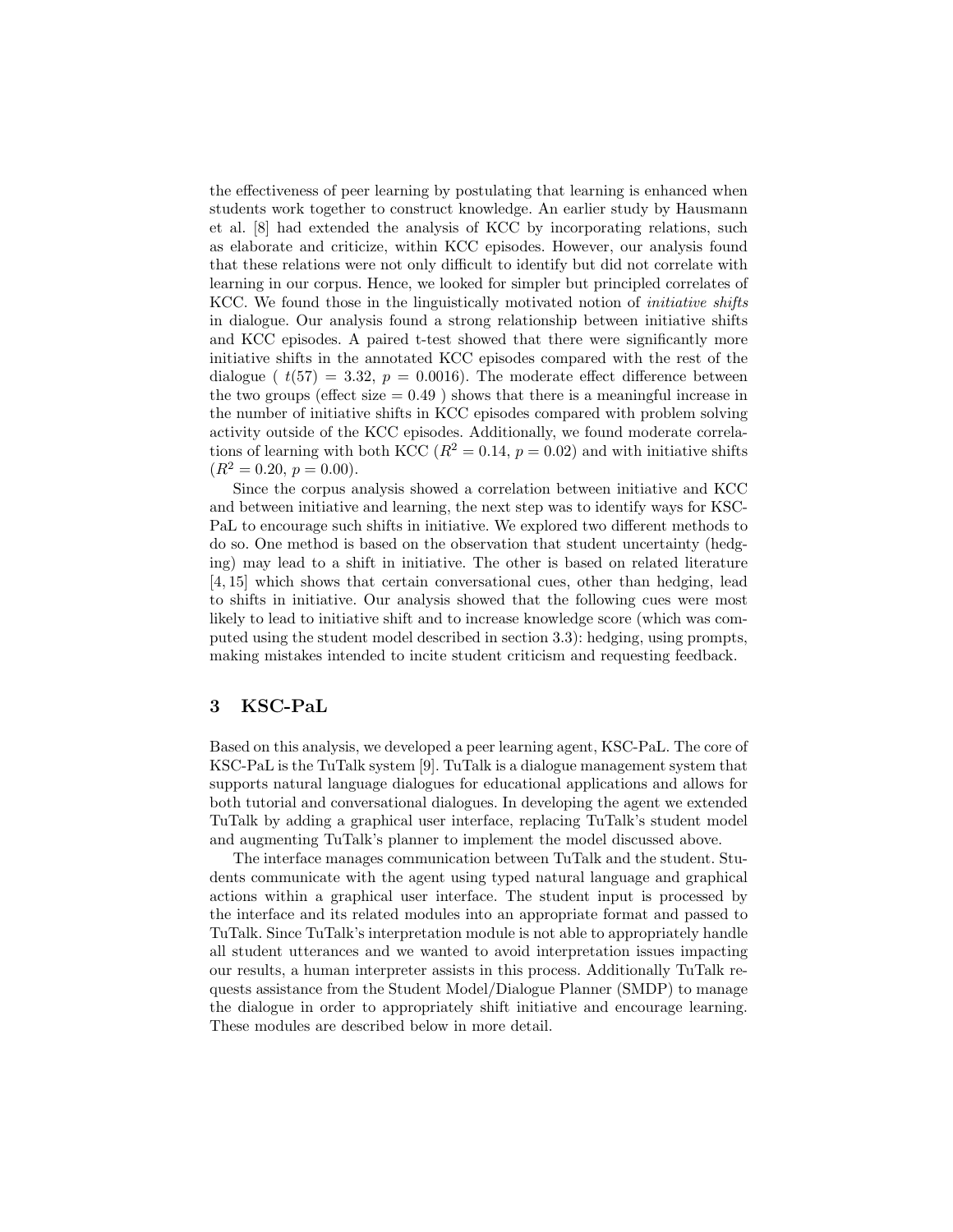

Fig. 1. KSC-PaL user interface

# 3.1 Interface

The user interface consists of four distinct areas (see figure 1) :

- 1. Problem display: Displays the problem description.
- 2. Code display: Displays the code from the problem statement.
- 3. Chat Area: Allows for typed user input and an interleaved dialogue history of the student and the agent.
- 4. Drawing area: Here users can diagram data structures to aid in the explanation of parts of the problem being solved. The drawing area has objects representing nodes and links that can be used to build lists.

The interface includes a preprocessor module which takes as input a student's utterances and actions and modifies them so that they can be recognized by TuTalk. This preprocessor consists of a spell corrector and a graphical actions interpreter that interprets the student's drawing and coding actions and passes them to TuTalk as natural language utterances.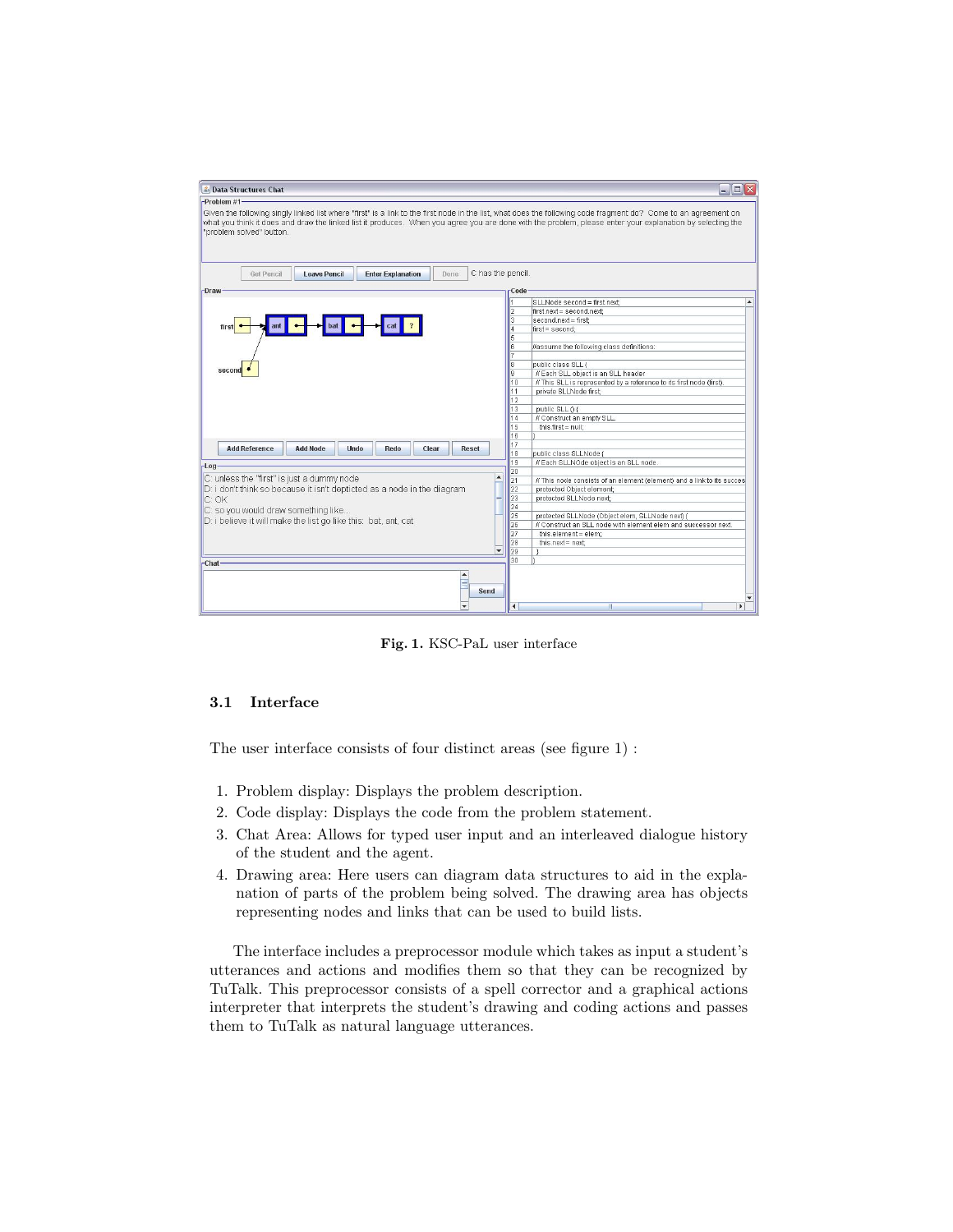#### 3.2 Human Interpreter

Given the limitations of current technology for natural language understanding, a human interpreter was incorporated to assist in the disambiguation of student utterances. The interpreter receives a student utterance along with a list of possible matching concepts from TuTalk. The interpreter then selects the most likely matching concepts from TuTalk, thus assisting in natural language interpretation. If the student utterance doesn't match any of these concepts, a second list of concepts, containing student initiative utterances, are presented to the interpreter. If none of these match then all known concepts are presented to the interpreter for matching. Note that the interpreter has a limited, predetermined set of choices, corresponding to the concepts that TuTalk is aware of. In this way, his/her intervention is circumscribed.

The interpreter also plays a role in the interpretation of graphical actions. The natural language interpretation of the drawing or coding action is first sent to the interpreter. He/she then verifies that the interpretation is valid or selects an alternate interpretation from a list of known graphical actions and sends it on to TuTalk for processing.

Additionally, since interpreting student input of a solution would require extensive natural language processing, the interpreter also matches the solutions entered by the student to a limited range of possible solutions, such as correct, incomplete or incorrect.

#### 3.3 Student Model/Dialogue Planner (SMDP)

KSC-PaL's planner selects scripts and responses to student initiative to manage initiative shifts. TuTalk uses *scenarios* for guiding the dialogues. These scenarios contain both the recipe (script) and concepts, which are linguistic concepts used to realize the dialogue. Scripts are hierarchical in nature and consist of a sequence of goals for addressing a topic. Goals usually involve multiple steps where each step consists of an initiation followed by one or more responses. Generally, the initiation is an agent utterance and responses are possible ways in which a student can respond. However, when using mixed-initiative, the initiation could represent a student utterance while the responses are potential agent replies to the student's utterance. Additionally, TuTalk allows for alternative recipes to achieve a goal.

In drafting the scripts for KSC-PaL, we authored goals that would encourage shifts in initiative as well as goals that would not encourage initiative shifts. Similarly in drafting responses to student initiative, we drafted both initiativeshifting responses as well as responses that would not likely shift initiative. The agent encourages initiative shifts by using prompts, hedging, requesting feedback from the student and encouraging student criticism by intentionally making errors in problem solving. TuTalk's planner does not manage these options to the level required by the agent, so a planning module was added to make choices on goal implementation and agent response with the objective of managing shifts in initiative.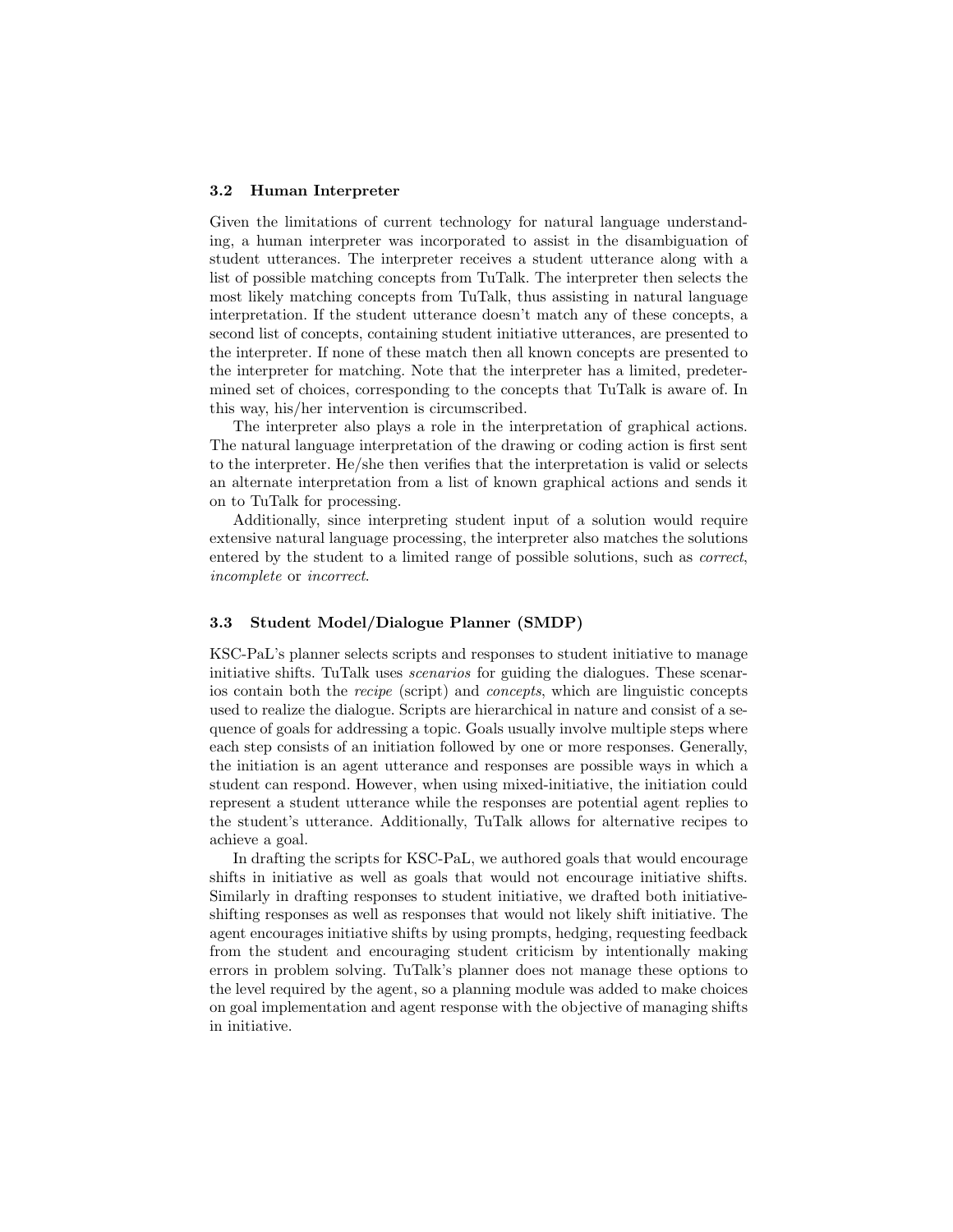This planner was combined with the student model to create the Student Model/Domain Planner (SMDP). The SMDP consists of a server that manages communication with TuTalk, a student model, an initiative module that tracks initiative shifts and a planner that makes decisions based on the current state of initiative and student knowledge.

Student Model The agent requires a student model to track the current state of problem solving as well as estimate the student's knowledge of concepts involved in solving the problem in order to guide its behavior. Since TuTalk's student model does not provide these capabilities, a student model which incorporates problem solution graphs [6] was added to the agent. Solution graphs are Bayesian networks where each node represents either an action required to solve the problem or a concept required as part of problem solving. A user's utterances and actions are then matched to these nodes. This provides the agent with information related to the student's knowledge as well as the current topic under discussion.

Initiative Tracker On receiving a student or agent utterance or action from the SMDP server, the initiative tracker codes the turn with either student initiative or agent initiative. The tracker contains a classifier for natural language utterances and a separate classifier for drawing and coding actions. Natural language utterances are parsed using the Stanford Maximum Entropy Tagger [13] to provide the appropriate features for use by the initiative classifier. When classifying a drawing or coding action, the initiative tracker retrieves the student knowledge score for use by the classifier. Once the turn is classified, it is determined whether a shift in initiative has occurred by comparing the current classification with the classification of the previous turn.

When requested by the planner, the initiative tracker returns the average level of initiative shifts. This is computed by dividing the number of initiative shifts by the total number of turns.

Planner Module Requests for goal implementation and requests for agent response are managed by the planner module. Two factors determine whether a goal implementation or response that encourages an initiative shift will be selected: (1) the current level of initiative shifts and (2) the change in the student's knowledge score. Initiative shifts are tracked using the initiative tracker module described above and knowledge levels are maintained in the student model. Goals or responses are selected to encourage initiative shifts when the average level of initiative shifts is less than 0.2117 (mean initiative shifts in KCC episodes as calculated from corpus data) and the student's knowledge level has not increased since the last time a request for goal implementation or response was requested.

If the planner has determined that an initiative shift should be encouraged, it selects among alternatives based on the holder of initiative in the previous utterance/action and a label associated with each of the potential goal implementations or responses. For example, to encourage an initiative shift when the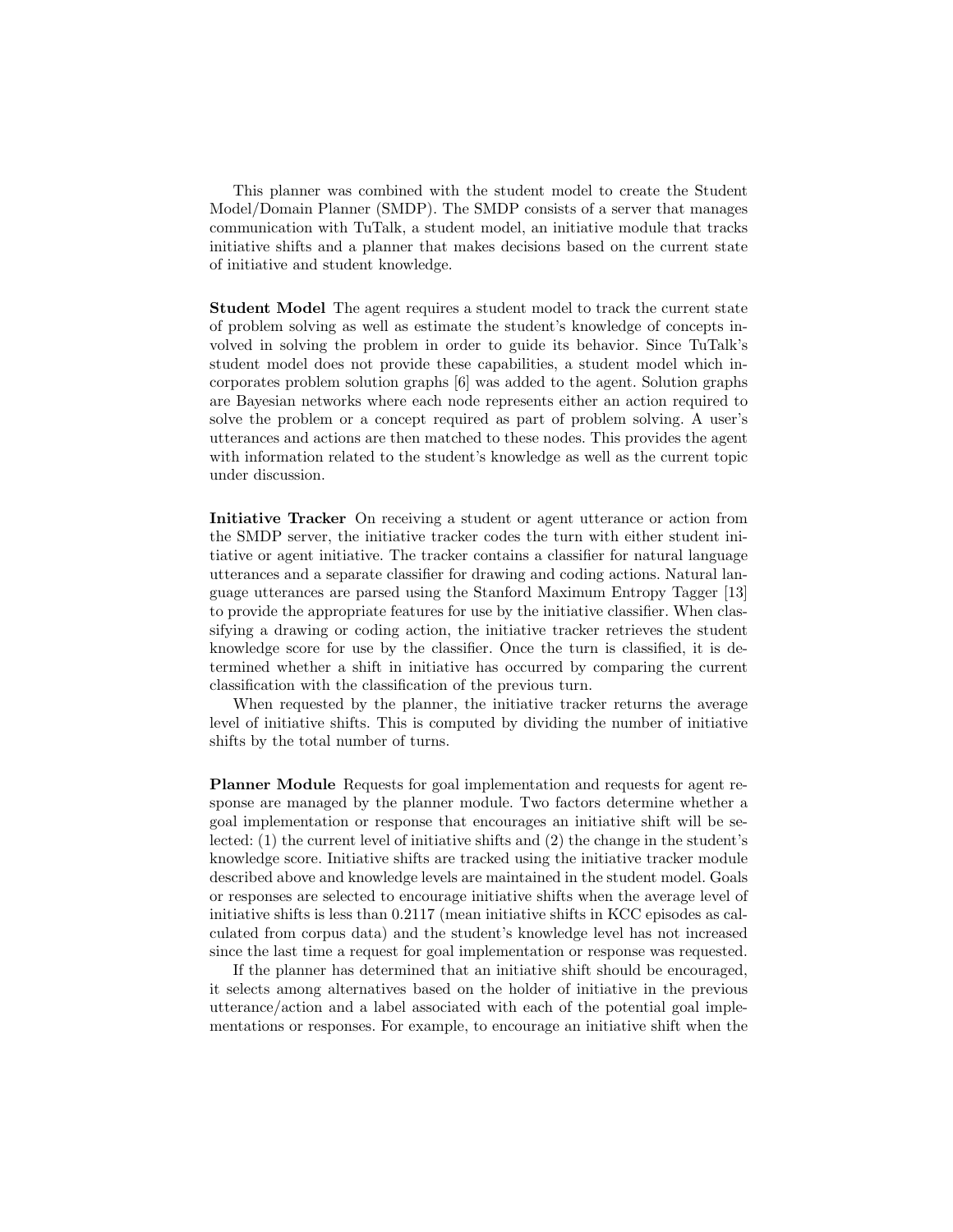initiative holder for the previous utterance/action was the student and the agent has the choice of goal implementations labeled *correct*, partial-correct and *incor*rect, the agent will select the goal implementation labeled correct because it is likely to result in a shift of initiative

# 4 Evaluation

We developed two versions of KSC-PaL to test the effectiveness of the model of KCC described above. In the experimental version of the agent (PaL), goal versions and responses to student utterances are selected by the planner to maintain a high level of shifts in initiative. In the control version (PaL-C), the planner is not consulted for goal versions or responses. Additionally, the script was modified to remove those utterances that were identified as likely to shift initiative: incorrect statements, hedges, prompts and requests for feedback.

#### 4.1 User Study

We collected interactions of 25 students, where 13 interacted with PaL and 12 interacted with PaL-C. At the beginning of the session, each student was given a five question pre-test to evaluate his or her knowledge prior to interacting with the agent. Prior to problem solving, the students were given a short tutorial on using the interface. They then solved two linked list problems with the agent. At the conclusion of problem solving, students were given a post-test, identical to the pre-test. Additionally, they were asked to fill out a questionnaire to assess their satisfaction with the agent.

### 4.2 Effect on Learning

In order to investigate whether students learned using KSC-PaL, we first performed a paired t-test of pre-test and post-test scores. This analysis showed that overall students learn using KSC-PaL (see table 1). T-test analysis also shows that there is a significant difference between pre-test and post-test in the experimental condition and a trend toward a significant difference in the control condition. However, there is no significant difference between the gains in the two groups.

### 4.3 Initiative Shifts and Learning

In both conditions, the agent tracks the initiative holder in each utterance using the classifiers described above. A manual annotation of these utterances showed that the level of accuracy of the classifiers was as expected. 747 of 937 of utterances and drawing actions (80.15%) were correctly classified. However, in order to evaluate the effectiveness of initiative shifts, the following analysis uses the utterances manually annotated for initiative.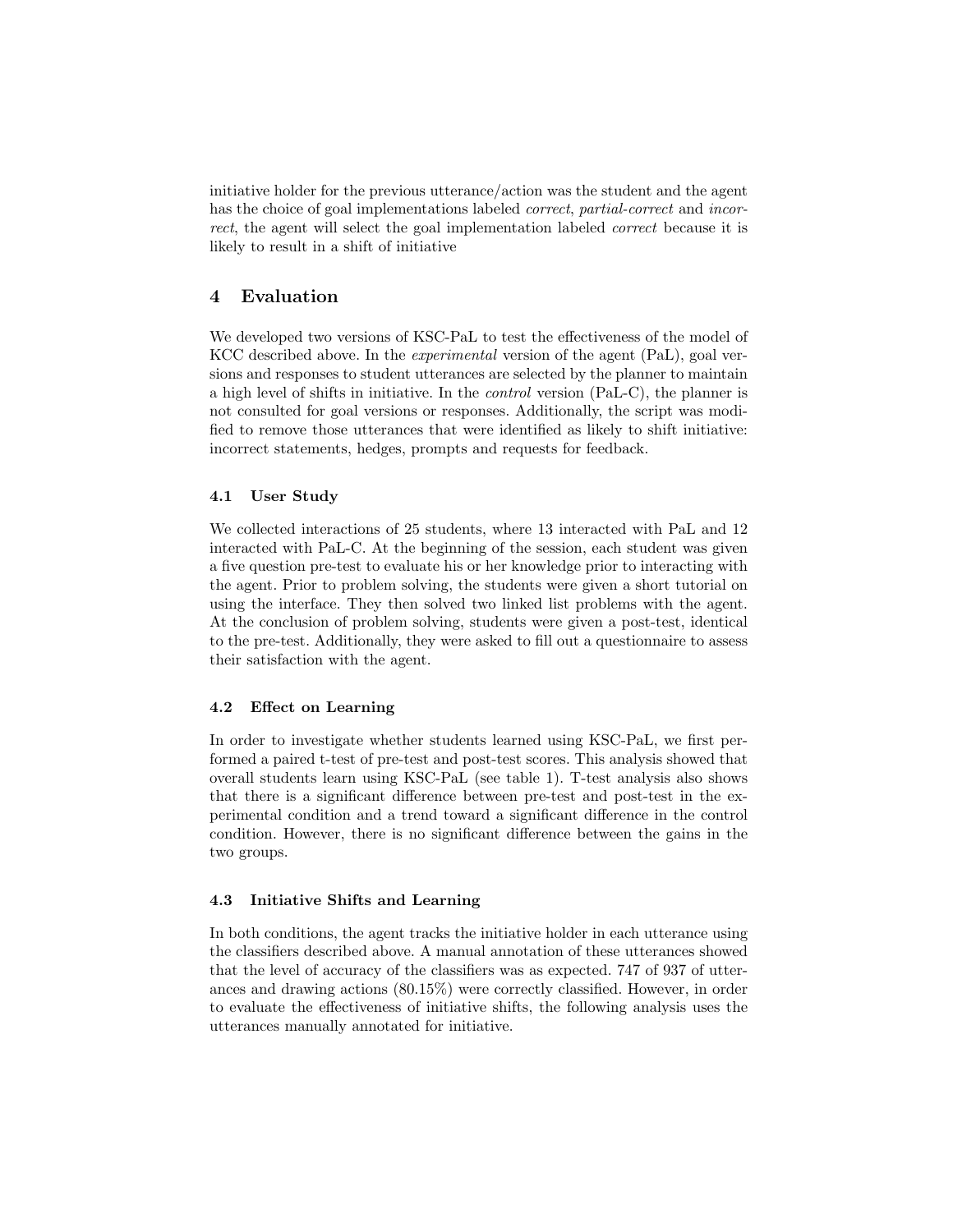Table 1. Learning using KSC-PaL

| Condition                 |    | N Pre-test M Post-test M gain |           |                      | t.        | $\boldsymbol{p}$ |
|---------------------------|----|-------------------------------|-----------|----------------------|-----------|------------------|
| KSC-PaL (all students)    | 25 | 0.61                          | 0.68 0.07 |                      | 2.90 0.01 |                  |
| PaL                       | 13 | 0.60                          |           | $0.66$ $0.06$        | 2.55 0.02 |                  |
| $PaL-C$                   | 12 | 0.62                          | 0.69 0.07 |                      |           | 2.03 0.06        |
| PaL plus upper quartile   |    |                               |           |                      |           |                  |
| PaL-C subjects            | 18 | 0.61                          |           | 0.68 0.07            | 3.29 0.00 |                  |
| PaL-C less upper quartile |    |                               |           |                      |           |                  |
| PaL-C subjects            |    | 0.66                          |           | $0.66$ $0.00 - 0.96$ |           | ns               |

To examine the impact of initiative shifts on learning, we used two measures of shifts: (1) the number of shifts and (2) normalized initiative shifts, calculated by dividing the number of initiative shifts by the total number of utterances and drawing actions for the session.

Given that the control condition does not encourage initiative shifts but neither does it prevent them, we combined the experimental subjects with those control subjects whose interactions showed high levels of initiative shifts, i.e. where the amount of initiative shifts falls in the upper quartile of the number of initiative shifts for the combined group. As shown in table 1, when compared with the remaining control condition subjects there is a difference in learning between the two groups. A t-test performed on the gains between the two groups showed the difference is significant ( $t = 2.35$ ,  $p = 0.03$ ). The effect size (d) is 0.18 which is considered a moderate difference.

Additionally, using multiple linear regression, the measures described above were used as predictors of post-test score after regressing out the impact of pretest score. Table 2 shows that while the correlations are significant or trending toward significance, the impact is relatively small. If this same analysis is applied to those subjects with a pre-test score below the mean, there is a larger impact of initiative shifts on post-test score. Analysis of high pre-test subjects showed no significant correlation of post-test score with initiative shifts or normalized initiative shifts.

| Predictor of Post-test         |                    |  |  |  |
|--------------------------------|--------------------|--|--|--|
| Initiative shifts              | $0.24\ 0.03\ 0.06$ |  |  |  |
| Normalized initiative shifts   | $0.28\ 0.01\ 0.02$ |  |  |  |
| Low pre-test subjects $(n=14)$ |                    |  |  |  |
| Initiative shifts              | 0.45 0.07 0.09     |  |  |  |
| Normalized initiative shifts   | 0.49 0.16 0.04     |  |  |  |

Table 2. Impact of Initiative Shifts on Learning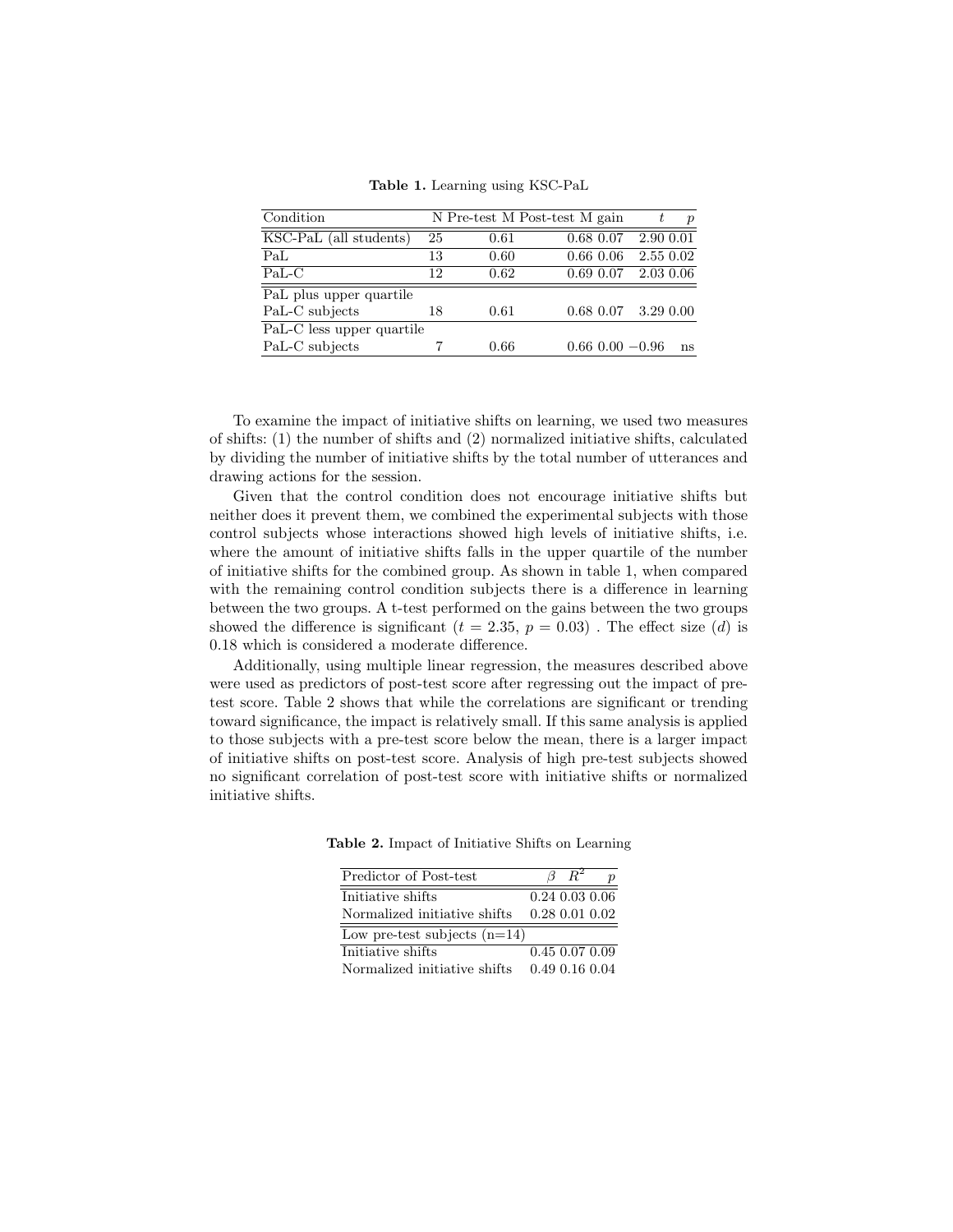#### 4.4 Agent's Ability to Shift Initiative

In the experimental condition, KSC-PaL attempts to shift initiative in order to maintain a certain level of initiative shifts. In retrospect, this threshold appears to be set too low, since KSC-PaL rarely selected responses or goal implementations that would encourage a shift in initiative. Only 34 of the 200 requests for response or goal implementation (17%) resulted in a selection to shift initiative.

Therefore, in order to examine the effectiveness of encouraging initiative shifts, we used an alternative method. As mentioned above, the script for the experimental condition included agent utterances that encourage initiative shifts, including instances where no request for agent response or goal selection would be made. These types of utterances were generally excluded from the script for the control condition. Thus, the students in the experimental condition were more likely to encounter those utterances that encourage initiative shifts. To examine the impact of this difference, the dialogues in the user study were semiautomatically annotated with the following encouragers of initiative shifts:

- hedge
- request for feedback
- incorrect statements
- prompts

This was accomplished by collecting all of the agent responses and identifying those responses that fall into one of the categories listed above. Since the agent has a limited set of responses, the transcripts were queried for matching utterances and automatically coded with the appropriate labels.

First we investigated whether the number of shifts encouraging utterances had an impact on learning by using multiple regression to predict post-test score using pre-test score  $+$  initiative shift utterances. This was not statistically significant.

We then ran a t-test to see if the number of utterances tagged as shift encouragers differed between control sessions and experimental sessions. An unpaired t-test showed that they were significantly different ( $t = 3.28$ ,  $p = 0.0036$ ). We then used linear regression to see if there was a relationship between the number of these shift inducing utterances and number of initiative shifts that occurred. This was also significant ( $\beta = 0.40$ ,  $R^2 = 0.16$ ,  $p = 0.04$ ). This result suggests that these shift encouragers do have an impact on the number of initiative shifts that occur during a problem solving session.

#### 4.5 Student Satisfaction

At the conclusion of problem solving, students were asked to complete a short survey related to their satisfaction using KSC-PaL. The survey consisted of statements to which the students were asked to rate their level of agreement with. Responses were on a 5 point Likert scale, with 1 representing strongly disagree and 5 representing strongly agree. The statements on the survey are shown in Table 3.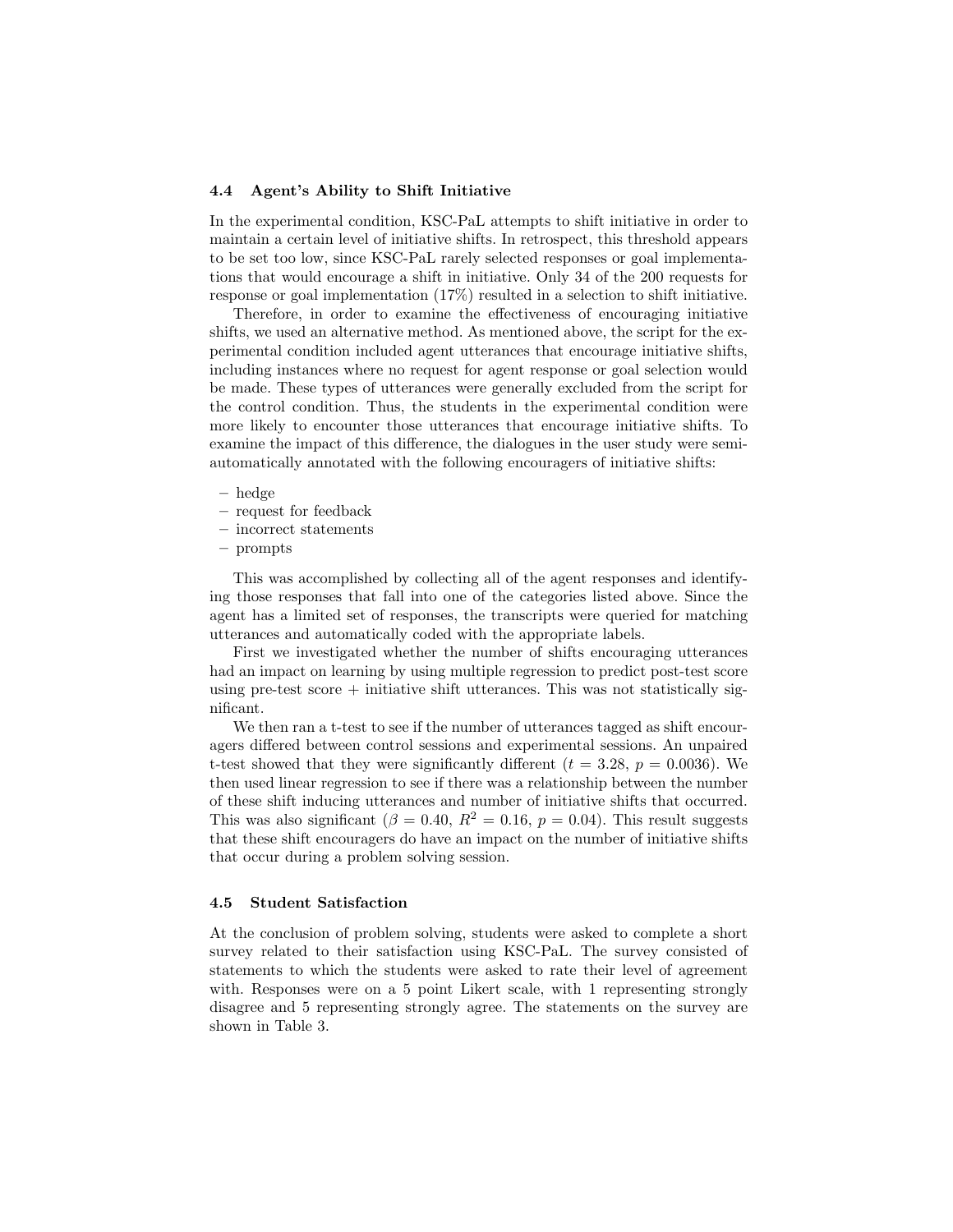| Table 3. Student Survey - Average Responses |  |  |  |  |
|---------------------------------------------|--|--|--|--|
|---------------------------------------------|--|--|--|--|

| Statement                                                                    |                     | Control   |           | Experimental |
|------------------------------------------------------------------------------|---------------------|-----------|-----------|--------------|
|                                                                              | Condition           |           | Condition |              |
|                                                                              | М                   | sd        | М         | sd           |
| The agent helped me learn about linked lists                                 | 3.54 0.97 3.08      |           |           | 1.38         |
| Working with the agent is like working with a classmate                      | $ 3.23 \t1.23 3.38$ |           |           | 1.26         |
| I would use the agent on a regular basis, for other topics (like trees) 3.92 |                     | 0.86 3.31 |           | 1.11         |
| The agent understands what I am saying                                       | 3.77                | 1.16 3.23 |           | 1.09         |
| The agent responds appropriately to what I am saying                         | 3.54 1.33 3.46      |           |           | 1.26         |
| I found what the agent said repetitive                                       | 3.00                | 0.91 3.08 |           | 1.32         |
| I felt like I had control over solving the problems,                         |                     |           |           |              |
| and the agent wasn't trying to take charge too often.                        | 1.49                | 3.31 3.69 |           | $1.38\,$     |

There were no significant differences between the responses to these questions for those in the control condition versus those in the experimental condition suggesting that attempting to shift initiative does not have a negative impact on student satisfaction with the agent.

# 5 Conclusion and Future Work

We implemented a peer learning agent, KSC-PaL, based on the results of an extensive corpus analysis that showed that KCC episodes could be identified from shifts in initiative. KSC-PaL is an innovative peer learning agent in that it attempts to shift initiative between itself and the student. Therefore, unlike other peer learning agents, it shifts roles from more experienced peer to less-experienced peer within a single problem-solving episode. Our evaluation of KSC-PaL found that students learned using the agent. Although there was no significant difference between the conditions, we found those students whose interactions with the agent had higher normalized initiative shifts, regardless of condition, learned more. We also found that this effect was more pronounced for students who began with a lower level of initial knowledge regarding linked lists. Additionally, in the experimental condition, KSC-PaL was successful in encouraging shifts in initiative using the identified shift encouraging cues and these attempts to shift initiative did not have a negative impact on student satisfaction with the agent.

Since in the current implementation of KSC-PaL, the agent choses to shift initiative based on a fixed level of average initiative shifts, future work will explore varying the threshold for initiative shifts. There may be some ideal level of initiative shifts that encourages learning without decreasing student satisfaction with the agent. Additionally, we plan to incorporate more sophisticated natural language understanding technology into KSC-PaL. With improved NLU, the human interpreter could be removed from the system. This would allow the system to be deployed in classrooms or potentially on the Internet.